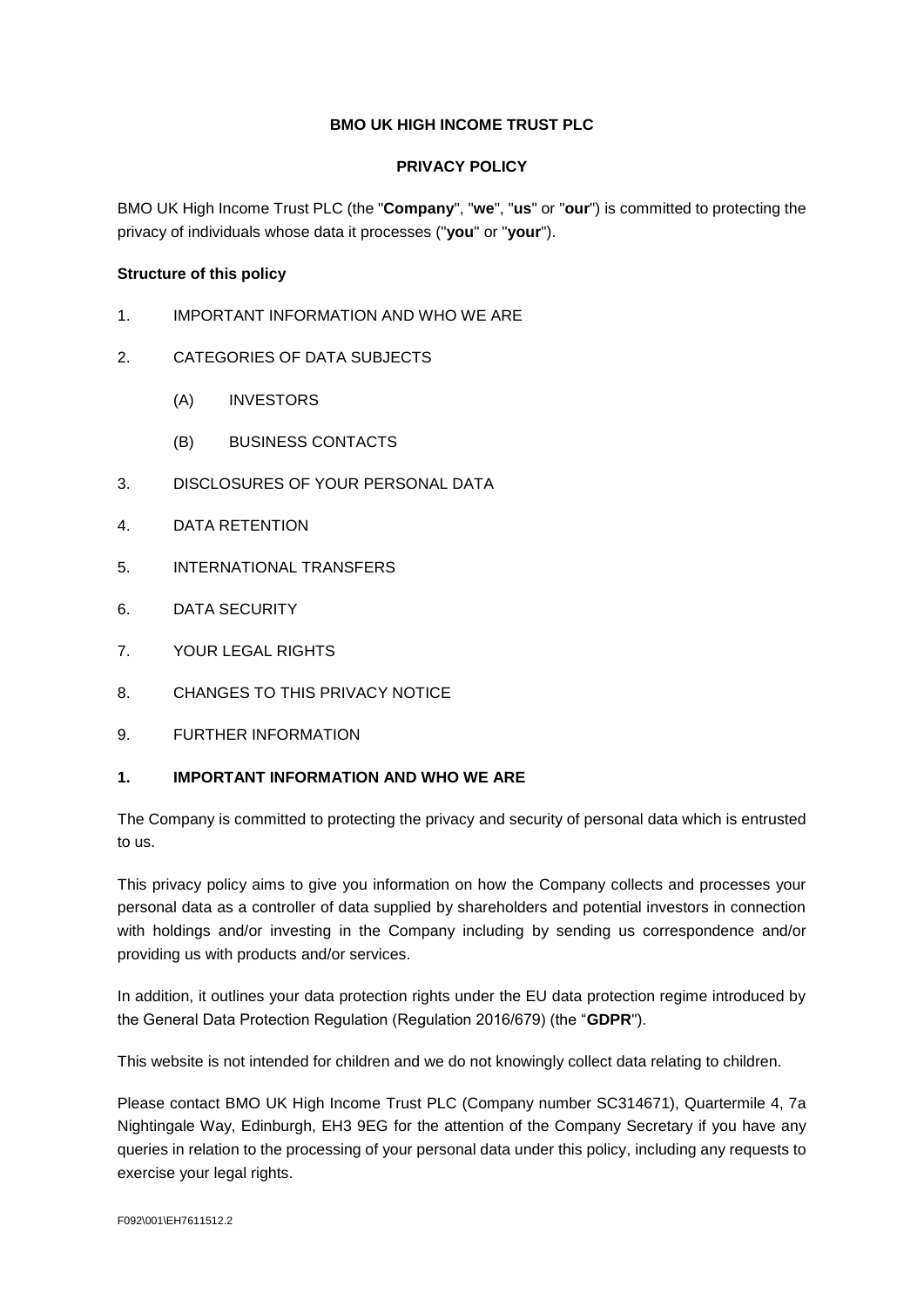# **2. CATEGORIES OF DATA SUBJECTS**

# **(A) INVESTORS**

The following section of this policy sets out how the Company, as controller of personal data supplied by, and collected in relation to, shareholders and potential investors in the Company, will process such personal data.

# **The kind of information we hold about you**

We may hold personal data about investors in the Company which is provided to us by you directly as a result of your holding and/or investment in the Company (by completing application forms, through our website, telephone calls and/or corresponding with us) or which is provided to us by third parties including the Company's registrar and investment manager. We may also process personal data about individuals that are connected with you as an investor (for example directors, trustees, employees, representatives, beneficiaries, shareholders, investors, clients, beneficial owners or agents).

In connection with your holding and/or investment in the Company, we may collect, store, and use the following categories of personal information about you: contact details (including name, title, address, telephone number, personal email address), your date of birth, copies of passport, driving licences and utility bills, tax residency, bank account details and details relating to your investment activity.

### **How we will use information about you**

Your personal data may be processed by the Company or its sub-processors (or any of their affiliates, agents, delegates or sub-contractors) for the following purposes:

- to provide you with information on the Company (including performance updates), which is being carried out to pursue the Company's legitimate interests;
- to allow us to administer and manage your holding in the Company (including the payment of dividends) which are necessary for the Company to comply with applicable laws and/or in its legitimate interest:
- to update and maintain records for the Company, including maintaining statutory registers, which is necessary to comply with the Company's legal obligations;
- to carry out anti-money laundering checks and other actions in an attempt to detect, prevent, investigate and prosecute fraud and crime, which the Company considers necessary for compliance with the Company's legal obligations, for the performance of a task being carried out in the public interest and/ or to pursue the Company's legitimate interests (including for the prevention of fraud, money laundering, sanctions, terrorist financing, bribery, corruption and tax evasion);
- to prepare tax related information in order to report to tax authorities in compliance with a legal obligation to which the Company is subject; and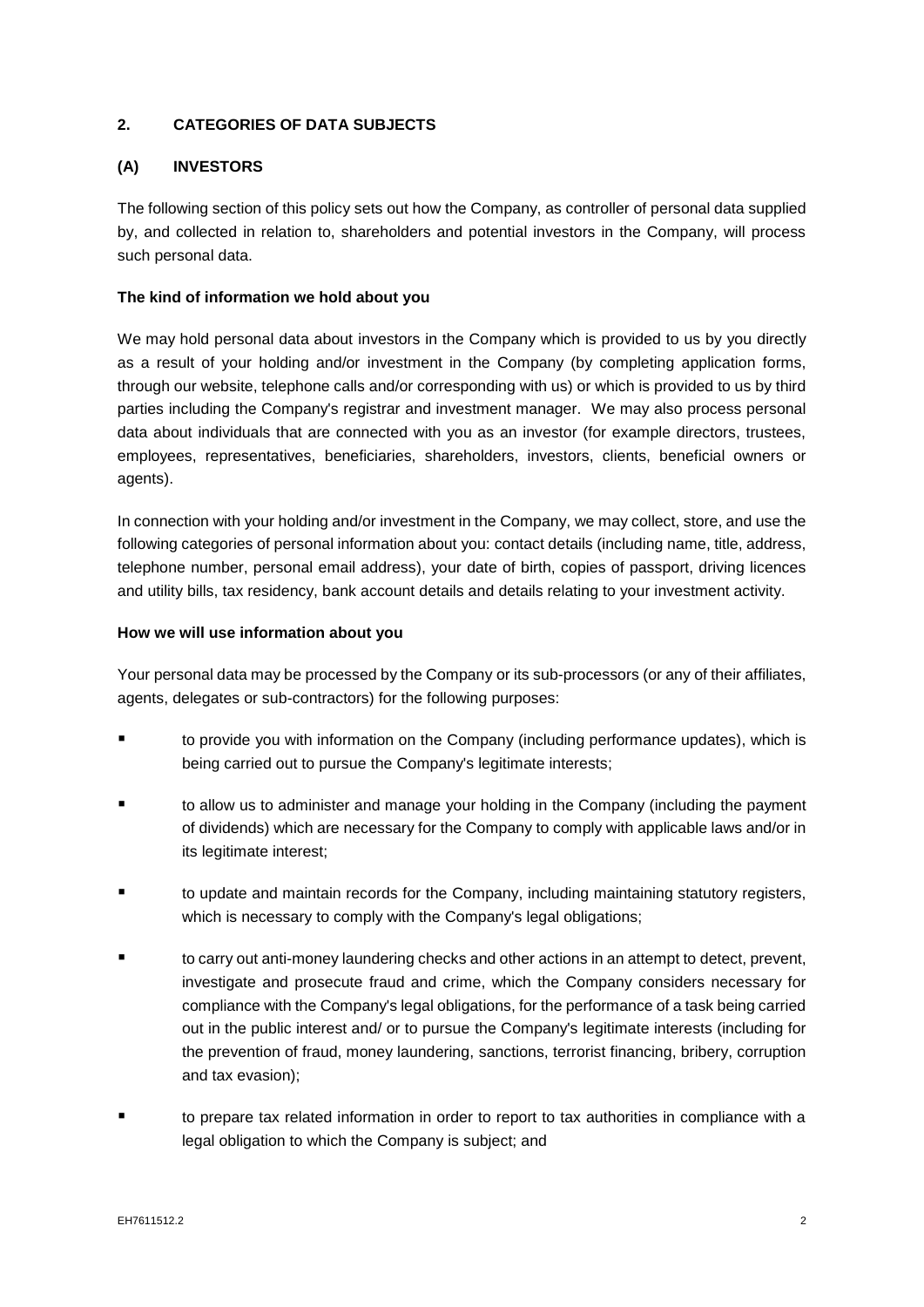- to scan and monitor emails sent to us (including attachments) for viruses or malicious software, to process and encrypt personal data to protect and manage email traffic, and to store personal data on our systems to pursue our legitimate interests including for document retention purposes;
- such other actions as are necessary to manage the activities and/or to comply with the legal obligations of the Company, including by processing instructions, monitoring and recording electronic communications (including telephone calls and emails) for regulatory, quality control, analysis and training purposes and enforcing or defending the rights and/or interests of the Company, in order to comply with the Company's legal obligations and/or to pursue the Company's legitimate interests; and
- to understand our investors and develop and tailor our products and services we may analyse the Personal Data we hold in order to better understand our investors' service and marketing requirements, to better understand our business and to develop our products and services.

#### **Basis on which we process your data**

Where such processing is being carried out on the basis that it is necessary to pursue the Company's legitimate interests, such legitimate interests are not overridden by your interests, fundamental rights or freedoms. Such processing may include the use of your personal data for the purposes of sending you electronic marketing communication, in relation to which you can at any time unsubscribe by following the instructions contained in each marketing communication.

The Company does not anticipate being required to obtain your consent for the processing of your personal data as listed above. If the Company wishes to use your personal data for other purposes which do require your consent, we will contact you to request this.

# **(B) BUSINESS CONTACTS**

The following section of this policy sets out how the Company may process personal data (as a controller) about its business contacts and (current, previous and/or potential) service providers (and employees of service providers) and data subjects that have provided a business card to, or have corresponded with the Company.

#### **The kind of information we hold about you**

We may collect, use, store and transfer different kinds of personal data about you which you provide to us including: name, date of birth, address, email address, telephone numbers, place of work and job title.

We do not collect any sensitive personal data or special categories of personal data about you through our website (this includes details about your race or ethnicity, religious or philosophical beliefs, sex life, sexual orientation, political opinions, trade union membership, information about your health and genetic and biometric data). Nor do we collect any information about criminal convictions and offences.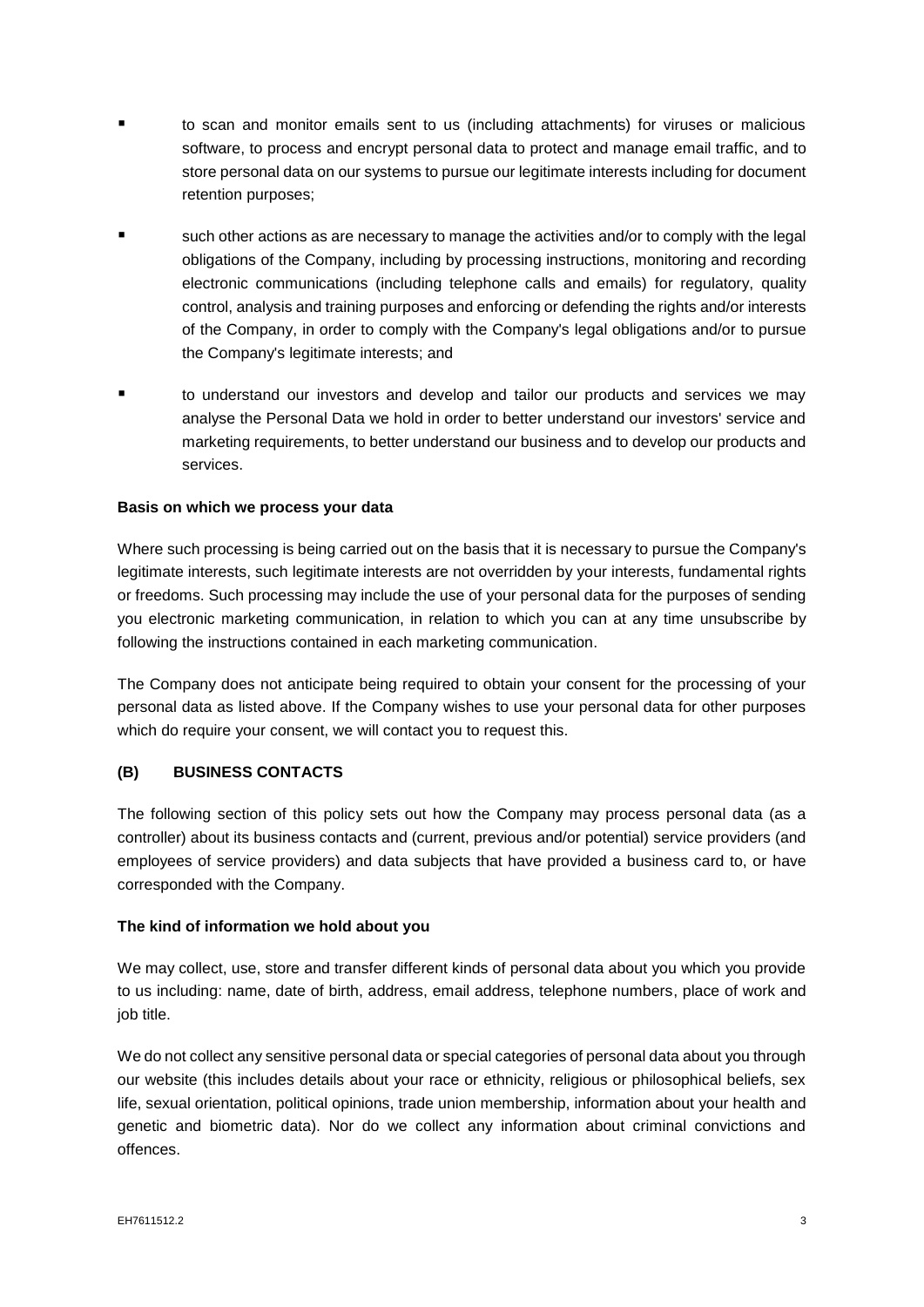#### **How we will use information about you**

We will use your personal data in the following circumstances: where it is necessary for our legitimate interests, or those of a third party, (including in relation to the sending of electronic marketing communications) and where your interests and fundamental rights are not overridden or where we need to comply with a legal or regulatory obligation.

Your personal data may be processed by the Company or its sub-processors (or any of their affiliates, agents, delegates or sub-contractors) for the following purposes:

- to hold your personal data on our system and to contact you on the basis of the legitimate interests of the Company (including in connection with using the services that you provide);
- in respect of suppliers, to allow us to process payments and orders in respect of any goods and services provided;
- to send you updates and offers (if you have chosen to receive these). We may also use your personal data for marketing our products and services to you by post, email, phone, SMS, online or through social media adverts.
- to send you updates on the performance of the Company, factsheets, invitations to events and other electronic marketing communications which we will do (a) on the basis of our legitimate interests (such as if you are an investor in the Company); or (b) with your consent;
- to comply with legal or regulatory requirements;
- to scan and monitor emails sent to us (including attachments) for viruses or malicious software, to process and encrypt personal data to protect and manage email traffic, and to store personal data on our systems to pursue our legitimate interests including for document retention purposes; and
- such other actions as are necessary to manage the activities of the Company, including by processing instructions, monitoring and recording electronic communications (including telephone calls and emails) for regulatory, quality control, analysis and training purposes and enforcing or defending the rights or interests of the Company, in order to comply with its legal obligations and/or to pursue its legitimate interests.

#### **Basis on which we process your data and right to withdraw consent**

If we consider it necessary to obtain your consent in relation to the use your personal data (such as for sending emails to individuals that have not invested in the Company), we will contact you to request this consent. In such circumstances, we will provide you with full details of the personal data that we would like and the reason we need it, so that you can carefully consider whether you wish to consent. If you decide to provide your consent, you have the right to withdraw your consent at any time, although that will not affect the lawfulness of processes based on consent before its withdrawal. To withdraw your consent or to opt out of receiving marketing communication, please contact us through the Company Secretary at our registered address or follow the unsubscribe instructions included in each electronic marketing communication. Once we have received notification that you have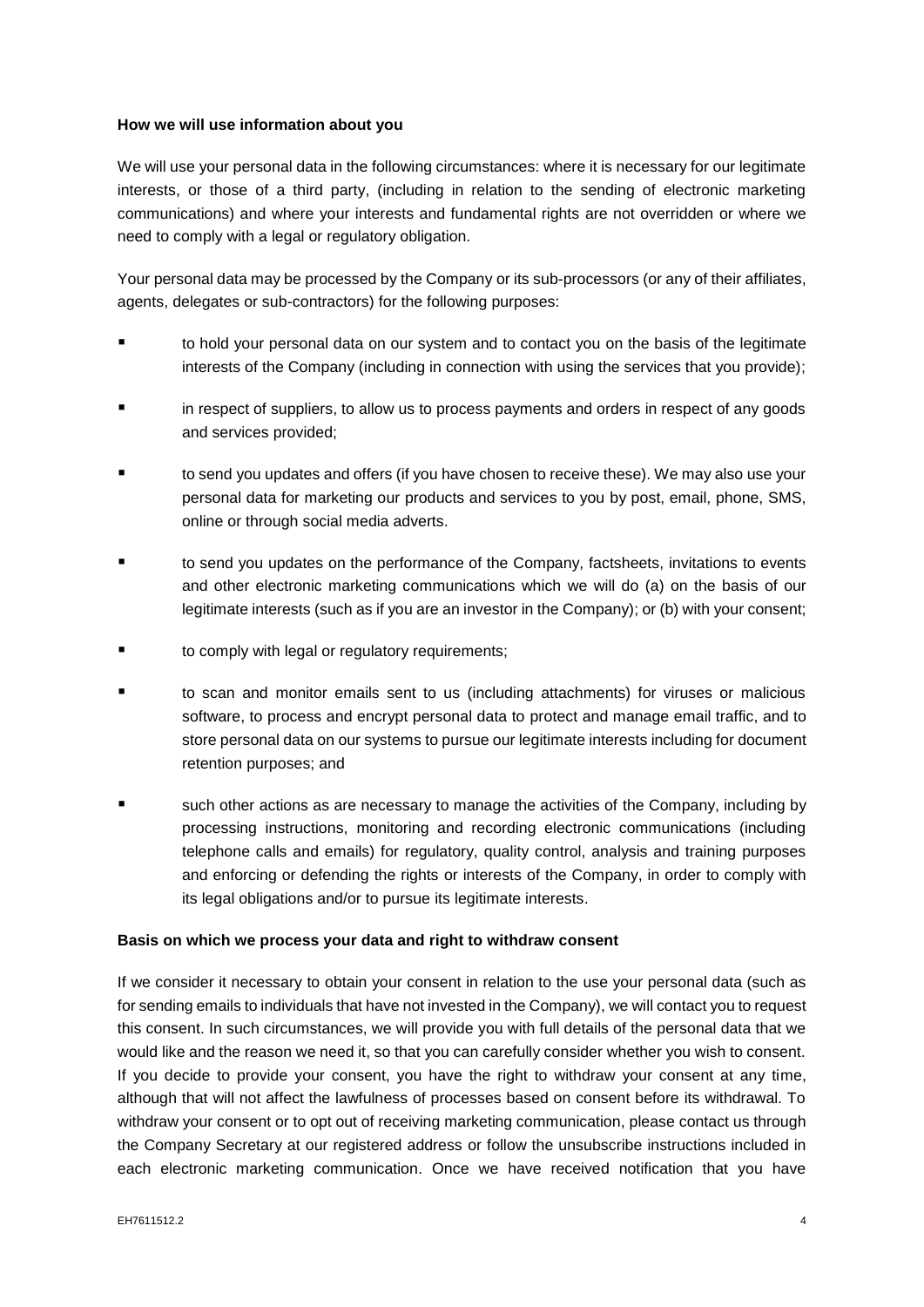withdrawn your consent, we will no longer process your information for the purpose or purposes you originally agreed to, unless we have another legitimate basis for doing so in law.

Where such processing is being carried out on the basis that it is necessary to pursue the Company's legitimate interests, such legitimate interests do not override your interests, fundamental rights or freedoms. Such processing may include the use of your personal data for the purposes of sending you electronic marketing communication, in relation to which you can at any time unsubscribe by following the instructions contained in each marketing communication.

# **3. DISCLOSURES OF YOUR PERSONAL DATA**

We will not disclose personal information we hold about you to any third party except as set out below.

We may disclose your personal data to the board of the Company, to third parties who are providing services to us, including IT service providers, event management, PR and marketing service providers, background and/or credit reference services, processors of the Company (including printers, registrars, administrators) telephone service providers, document storage providers, backup and disaster recovery service providers*.* We have agreements and controls in place with third party service providers requiring them to safeguard any personal data we provide to them and use the personal data only for the purpose of providing the service we have requested them to perform.

We may also disclose personal data we hold to third parties:

- in the event that we sell any business or assets, in which case we may disclose personal data we hold about you to the prospective and actual buyer of such business or assets; and/or
- if we are permitted by law to disclose your personal data to that third party or are under a legal obligation to disclose your personal data to that third party.

### **4. DATA RETENTION**

We will only retain your personal data for as long as necessary to fulfil the purposes we collected it for, including for the purposes of satisfying any legal, accounting, or reporting requirements. To determine the appropriate retention period for personal data, we consider the amount, nature, and sensitivity of the personal data, the potential risk of harm from unauthorised use or disclosure of your personal data, the purposes for which we process your personal data and whether we can achieve those purposes through other means, and the applicable legal requirements. When personal data is no longer needed, we (i) irreversibly anonymise the data (we may further retain and use the anonymised information); or (ii) securely destroy the data.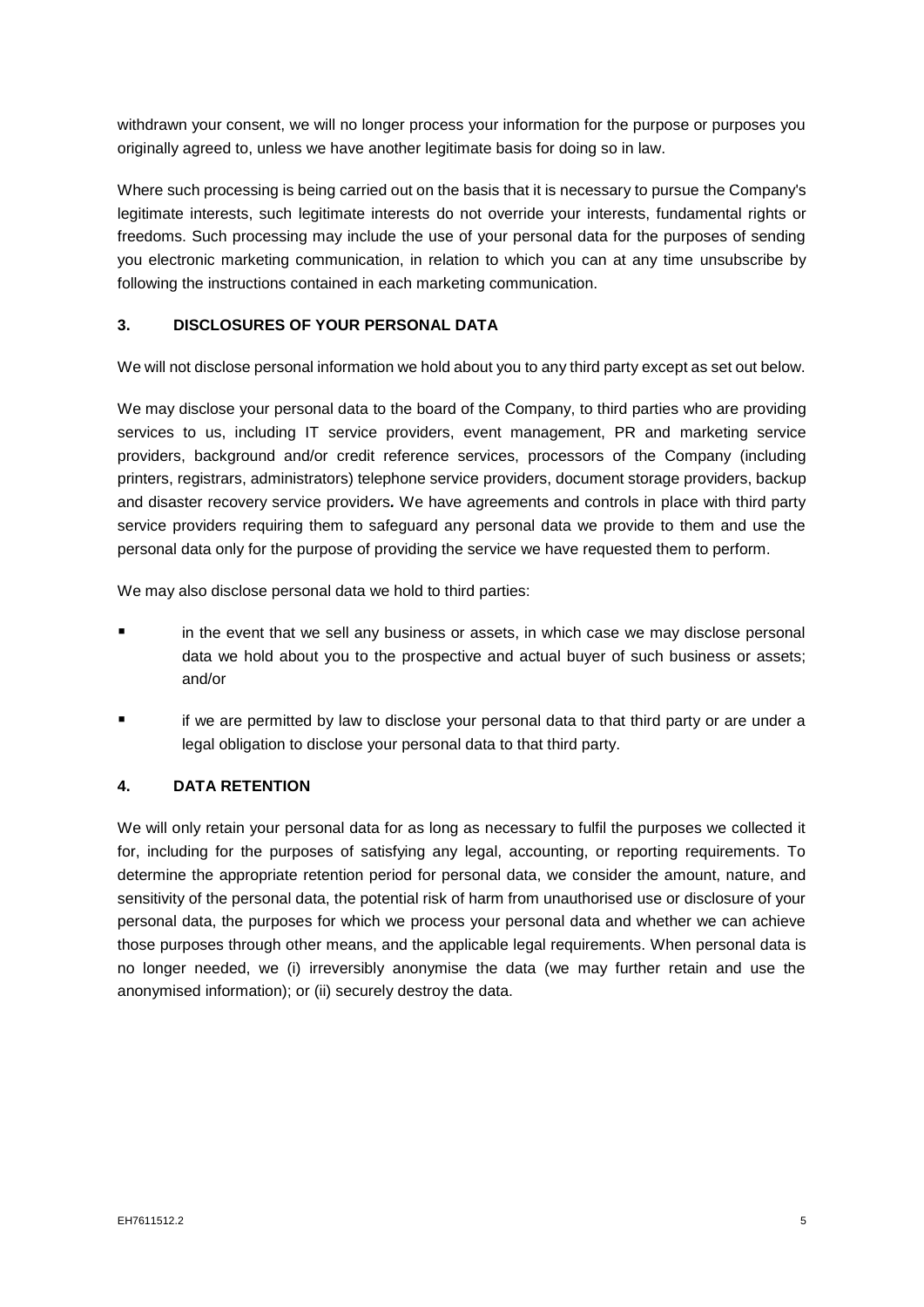# **5. INTERNATIONAL TRANSFERS**

Some of the external service providers used by us may be based outside the European Economic Area (EEA) so their processing of your personal data will involve a transfer of data outside the EEA.

Whenever your personal data is transferred out of the EEA by us, we ensure a similar degree of protection is afforded to it by ensuring at least one of the following safeguards is implemented:

- we will only transfer your personal data to countries that have been deemed to provide an adequate level of protection for personal data by the European Commission. For further details, see European Commission: Adequacy of the protection of personal data in non-EU countries;
- where we use certain service providers, we may use specific contracts approved by the European Commission which give personal data the same protection it has in Europe. For further details, see European Commission: Model contracts for the transfer of personal data to third countries; and
- where we use providers based in the US, we may transfer data to them if they are part of the Privacy Shield which requires them to provide similar protection to personal data shared between the Europe and the US. For further details, see European Commission: EU-US Privacy Shield.

Please contact us if you want further information on the specific mechanism used when transferring your personal data out of the EEA.

### **6. DATA SECURITY**

The Company has put in place measures to ensure the security of the personal data it collects and stores about you. It will use its reasonable endeavours to protect your personal data from unauthorised disclosure and/or access, including through the use of network and database security measures, but it cannot guarantee the security of any data it collects and stores.

We limit access to your personal data to those agents, contractors and other third parties who have a business need to know. They will only process your personal data on our instructions and they are subject to a duty of confidentiality.

We have put in place procedures to deal with any suspected personal data breach and will notify you and any applicable regulator of a breach where we are legally required to do so.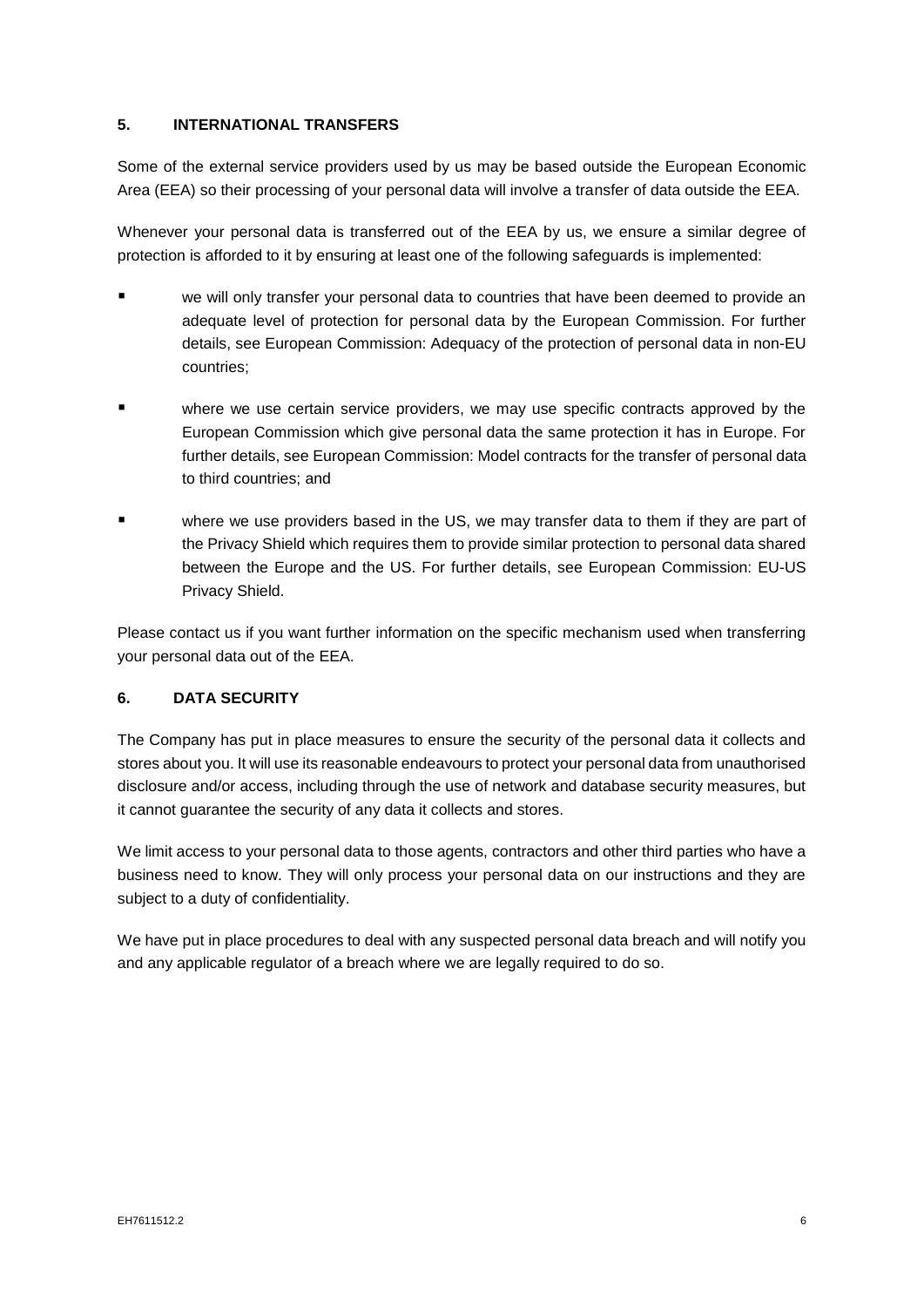# **7. YOUR LEGAL RIGHTS**

In certain circumstances, by law you have the right to:

- request access to your personal information (commonly known as a "data subject access request"). This enables you to receive a copy of the personal information we hold about you and to check that we are lawfully processing it;
- request correction of the personal information that we hold about you. This enables you to have any incomplete or inaccurate information we hold about you corrected;
- request erasure of your personal information. This enables you to ask us to delete or remove personal information where there is no good reason for us continuing to process it. You also have the right to ask us to delete or remove your personal information where you have exercised your right to object to processing (see below);
- object to processing of your personal information where we are relying on a legitimate interest (or those of a third party) and there is something about your particular situation which makes you want to object to processing on this ground. You also have the right to object where we are processing your personal information for direct marketing purposes;
- request the restriction of processing of your personal information. This enables you to ask us to suspend the processing of personal information about you, for example if you want us to establish its accuracy or the reason for processing it;
- request the transfer of your personal information to another party; and
- withdraw your consent. If we are processing your personal data on the basis of your consent, you have the right to withdraw such consent at any time. Withdrawing your consent will not affect the lawfulness of processes based on consent before its withdrawal. To withdraw your consent or to opt out of receiving marketing communication, please contact the Company Secretary or follow the unsubscribe instructions included in each electronic marketing communication. Once we have received notification that you have withdrawn your consent, we will no longer process your information for the purpose or purposes you originally agreed to, unless we have another legitimate basis for doing so in law.

If you wish to exercise any of the rights set out above, please contact the Company Secretary at our registered office in writing.

You will not have to pay a fee to access your personal data (or to exercise any of the other rights). However, we may charge a reasonable fee if your request is clearly unfounded, repetitive or excessive. Alternatively, we may refuse to comply with your request in these circumstances.

We may need to request specific information from you to help us confirm your identity and ensure your right to access your personal data (or to exercise any of your other rights). This is a security measure to ensure that personal data is not disclosed to any person who has no right to receive it. We may also contact you to ask you for further information in relation to your request to speed up our response.